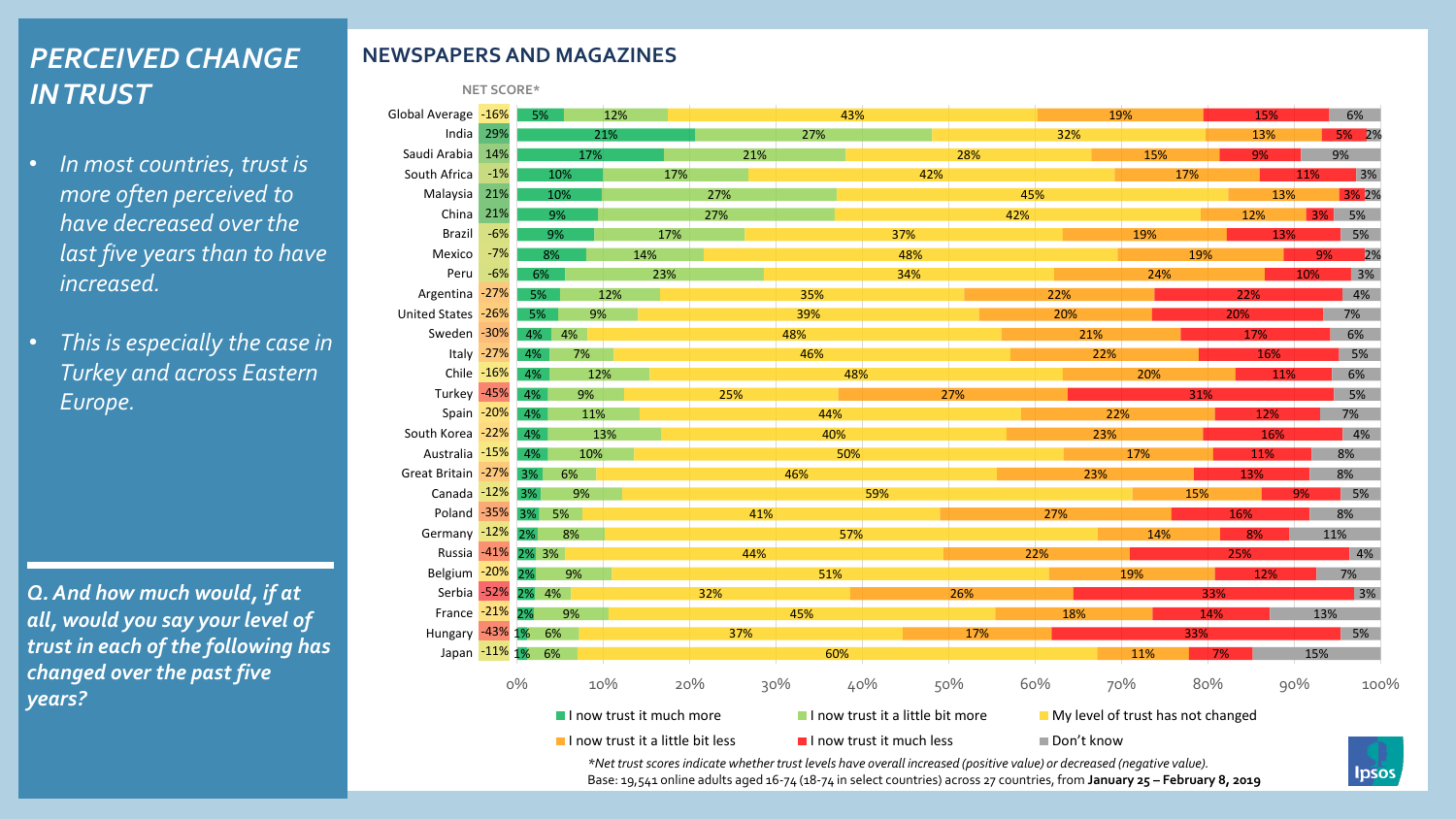# *PERCEIVED CHANGE IN TRUST*

- *Globally, one in three say they trust TV and radio as a source of information less than they did five years ago; only one in six say they trust TV and radio more .*
- *Nearly half of Americans (45%) say they trust TV and radio less than they did five years ago.*

*Q. And how much would, if at all, would you say your level of trust in each of the following has changed over the past five years?* 

### **TELEVISION AND RADIO**

**NET SCORE**

| Global Average -16%                                                                               |               | 12%<br>6% |     | 41% |                                                                                                                           | 18% |                          |     | 16%        | 6%  |     |                   |
|---------------------------------------------------------------------------------------------------|---------------|-----------|-----|-----|---------------------------------------------------------------------------------------------------------------------------|-----|--------------------------|-----|------------|-----|-----|-------------------|
| India                                                                                             | 24%           |           | 19% |     |                                                                                                                           | 27% |                          |     | 30%        |     | 13% | 2%<br>9%          |
| Saudi Arabia                                                                                      | 12%           |           | 18% |     | 19%                                                                                                                       |     |                          | 31% |            | 15% | 10% | 7%                |
| South Africa                                                                                      | 5%            |           | 15% |     | 16%                                                                                                                       |     |                          | 40% |            | 16% |     | 3%<br>9%          |
| Malaysia                                                                                          | 24%           |           | 12% |     | 27%                                                                                                                       |     |                          |     | 43%        |     | 13% | 3% 2%             |
| China                                                                                             | 25%           |           | 12% |     | 26%                                                                                                                       |     |                          |     | 47%        |     | 8%  | 4% 4%             |
| Peru                                                                                              | $-1%$         |           | 11% |     | 21%                                                                                                                       |     | 32%                      |     |            | 21% |     | 4%<br>11%         |
| Brazil -11%                                                                                       |               |           | 9%  | 16% |                                                                                                                           |     | 35%                      |     |            | 20% | 16% | 4%                |
| Mexico                                                                                            | $-9%$         | 7%        |     | 18% |                                                                                                                           |     | 41%                      |     |            | 21% |     | 13%<br>2%         |
| Argentina -27%                                                                                    |               | 6%        |     | 11% |                                                                                                                           | 35% |                          |     | 21%        |     | 22% | 5%                |
|                                                                                                   | Chile -17%    | 6%        |     | 11% |                                                                                                                           | 45% |                          |     |            | 15% | 19% | 4%                |
| United States -29%                                                                                |               | 6%        |     | 10% |                                                                                                                           | 34% |                          | 21% |            |     | 24% | 6%                |
| Sweden -22%                                                                                       |               | 6%        | 7%  |     |                                                                                                                           | 49% |                          |     |            | 20% | 14% | 5%                |
| Turkey -42%                                                                                       |               | 5%        | 8%  |     | 27%                                                                                                                       |     |                          | 24% |            |     | 31% | 5%                |
| Australia -13%                                                                                    |               | $4\%$     | 10% |     |                                                                                                                           | 50% |                          |     |            | 17% | 10% | 8%                |
| Canada -12%                                                                                       |               | 4%        | 11% |     |                                                                                                                           |     | 55%                      |     |            | 17% |     | $\vert$ 4%<br>10% |
| Great Britain -16%                                                                                |               | 4%        | 9%  |     |                                                                                                                           | 51% |                          |     |            | 19% | 10% | 8%                |
| Germany -11%                                                                                      |               | 4%        | 7%  |     |                                                                                                                           | 56% |                          |     |            | 13% | 9%  | 11%               |
|                                                                                                   | Spain -23% 3% |           | 10% |     |                                                                                                                           | 43% |                          |     | 23%        |     | 14% | 7%                |
|                                                                                                   | Italy -26% 3% |           | 7%  |     |                                                                                                                           | 48% |                          |     |            | 21% | 16% | 5%                |
| South Korea -17% 3%                                                                               |               |           |     | 17% |                                                                                                                           | 38% |                          |     |            | 23% | 14% | 5%                |
| Hungary -43% 3%                                                                                   |               |           | 6%  |     | 34%                                                                                                                       |     |                          | 15% |            | 38% |     | 4%                |
| France -28% 3%                                                                                    |               |           | 7%  |     | 39%                                                                                                                       |     |                          | 21% |            | 17% |     | 13%               |
| Poland -39%                                                                                       |               | 3%        | 7%  |     | 36%                                                                                                                       |     |                          | 21% |            |     | 27% | 7%                |
| Russia -41% 3%                                                                                    |               |           | 6%  |     | 39%                                                                                                                       |     |                          | 17% |            |     | 32% | 3%                |
| Serbia -46% 2%                                                                                    |               |           | 6%  |     | 36%                                                                                                                       |     |                          | 21% |            |     | 32% | 3%                |
| Belgium -21% 2%                                                                                   |               |           | 8%  |     |                                                                                                                           | 52% |                          |     |            | 19% | 12% | 7%                |
| Japan -15% 1%                                                                                     |               |           | 7%  |     |                                                                                                                           | 56% |                          |     |            | 13% | 10% | 13%               |
|                                                                                                   |               | $0\%$     |     | 10% | 20%<br>30%                                                                                                                |     | 40%                      | 50% | 60%        | 70% | 80% | 90%<br>100%       |
| I now trust it much more<br>I now trust it a little bit more<br>My level of trust has not changed |               |           |     |     |                                                                                                                           |     |                          |     |            |     |     |                   |
|                                                                                                   |               |           |     |     | I now trust it a little bit less                                                                                          |     | I now trust it much less |     | Don't know |     |     |                   |
|                                                                                                   |               |           |     |     | *Net trust scores indicate whether trust levels have overall increased (positive value) or decreased (negative value).    |     |                          |     |            |     |     | <b>Ipsos</b>      |
|                                                                                                   |               |           |     |     | Base: 19,541 online adults aged 16-74 (18-74 in select countries) across 27 countries, from January 25 - February 8, 2019 |     |                          |     |            |     |     |                   |